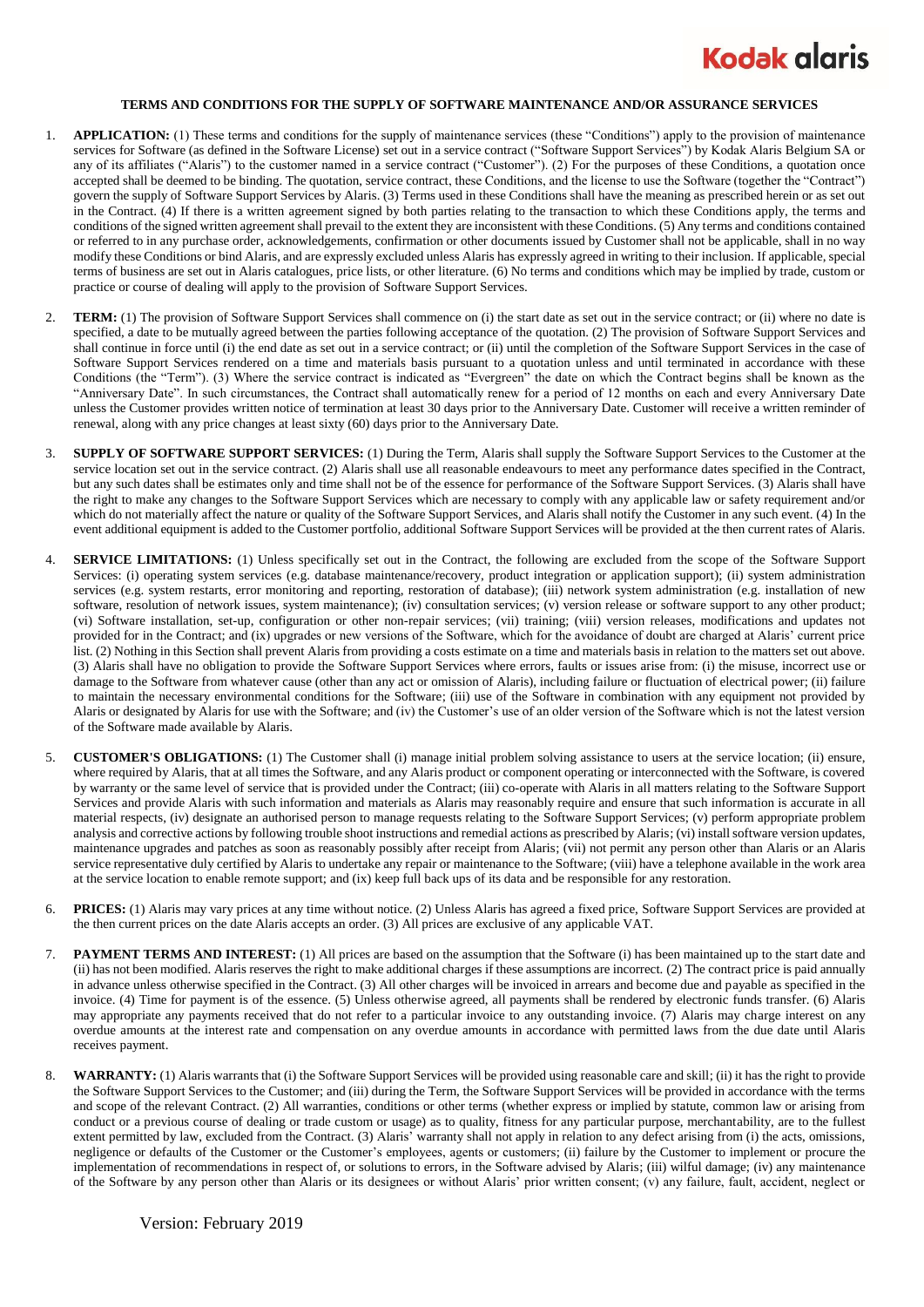misuse of equipment, software or media not supplied by Alaris; and (vi) any breach of Customer's obligations under the Software License, howsoever arising. (4) Customer is not entitled to cancel or withdraw from any Contract or withhold payment of invoices or make deductions on account of Software Support Services claimed to be defective.

- 9. **LIMITATION OF LIABILITY:** (1) If not expressly provided for otherwise in these Conditions, in no event, whether in contract, tort (including in either case negligence), misrepresentation (other than fraudulent misrepresentation), breach of statutory duty or otherwise pursuant to the Contract, shall Alaris be liable for any loss of profits, anticipated savings, revenue, business, loss or corruption of data, loss of use, loss of goodwill, loss due to delay or any indirect, special, incidental or consequential loss or damage whatsoever. (2) Alaris' sole obligation and liability for breach of the warranty set out in Section 8 (1) above, is for Alaris to use commercially-reasonable efforts, at Alaris' expense, to replace software media or modify the Software so that the warranty specified under Section 8 (1) is true. In the event of a warranty claim, Customer shall be responsible for the removal of any defective Software and subsequent replacement of any replacement Software. (3) Subject to (1) and (2), Alaris' aggregate liability for all other claims, whether in contract, tort (including in either case negligence), misrepresentation (other than fraudulent misrepresentation), breach of statutory duty or otherwise pursuant to the Contract, shall be limited to the total price paid by the Customer for the specific Software giving rise to the claim in the 12 months prior to the claim in which the loss or damage occurred. (4) Nothing in the Contract shall be deemed to exclude or limit Alaris' liability in respect of: (i) Loss or damage caused by wilful intent or gross negligence of Alaris or Alaris' officers, employees, agents or contractors; (ii) Injuries to or death of any person, caused by Alaris or Alaris' officers, employees, agents or contractors; or (iii) any other liability which cannot be excluded at law. (5) Any claim for loss or damages, save for in relation to a claim pursuant to (4) must be notified to Alaris within twelve (12) months as from the date on which the damage was caused, failing which such claim is deemed to be waived.
- 10. **INTELLECTUAL PROPERTY:** (1) Customer acknowledges that all intellectual property rights meaning all inventions, patents, registered designs, design rights, database rights, copy rights know-how, trademarks, trade secrets and all other intellectual property rights, and the applications for any of the same and any rights or forms of protection of a similar nature and having equivalent or similar effect to any of them which may subsist anywhere in the world ("Intellectual Property Rights") in the Software Support Services shall belong to Alaris or the relevant third-party owners (as the case may be). (2) Customer shall not cause or permit any third party to cause any damage or endanger the Intellectual Property Rights of Alaris.
- 11. **INDEMNIFICATION:** (1) Without prejudice to any other rights of Alaris, Customer shall indemnify Alaris for any loss suffered by Alaris (including reasonable legal fees and costs) by reason of any use by Customer, Customer's employees, agents or customers, whether arising directly or indirectly, of the Software other than in accordance with the Contract. (2) Customer shall further indemnify and hold Alaris harmless against any loss or damage which it may suffer or incur as a result of the Customer's breach of any third-party additional terms howsoever arising. (3) In the event of a claim, or notification of an intention to make a claim, which may reasonably be considered likely to give rise to a liability under this indemnity ("Claim"), Customer shall: (i) as soon as reasonably practicable, give written notice of the Claim to Alaris specifying the nature of the Claim in reasonable detail; and (ii) not make any admission of liability, agreement or compromise in relation to the Claim (4) Customer shall not, except with the prior written consent of Alaris, consent to entry of any judgment or enter into any settlement that does not include as an unconditional term the giving by the claimant or plaintiff to Alaris and its affiliates a release from all liability and blame with respect to the Claim.
- 12. **SUSPENSION AND TERMINATION:** (1) If Alaris' performance of any of its obligations under the Contract is prevented or delayed by any act or omission by the Customer or failure by the Customer to perform any relevant obligation ("Customer Default"), Alaris shall without limiting its other rights or remedies have the right to suspend performance of the Software Support Services until the Customer remedies the Customer Default, and to rely on the Customer Default to relieve it from the performance of any of its obligations (to the extent the Customer Default prevents or delays Alaris' performance of any of its obligations). (2) Alaris shall not be liable for any costs or losses sustained or incurred by the Customer arising directly or indirectly from Alaris' failure or delay to perform any of its obligations as set out in the Contract; and the Customer shall reimburse Alaris on written demand for any costs or losses sustained or incurred by Alaris arising directly or indirectly from the Customer Default. (3) Without prejudice to its other rights, Alaris may terminate the Contract or in its sole discretion suspend performance of the Software Support Services immediately by written notice to the Customer in the event that (i) Customer fails to pay any sums due under the Contract; (ii) Customer breaches any terms of the Contract, including failure to install software updates, maintenance upgrades and patches as soon as reasonably possible; (iii) Customer is unable to pay its debts as they fall due, passes a resolution for winding up (other than for the purposes of a solvent amalgamation or reconstruction) or if a court of competent jurisdiction makes an order to that effect, enters into a receivership or liquidation or otherwise ceases to carry on business or an analogous event occurs to Customer in any jurisdiction; or (iv) an event pursuant to Section 15.2 or pursuant to Section 17.6 where such event has persisted for more than 14 days.
- 13. **CONFIDENTIAL INFORMATION:** (1) All non-public, confidential or proprietary information of Alaris, including but not limited to, specifications, samples, patterns, designs, plans, drawings, documents, data, business operations, pricing, discounts or rebates, disclosed by Alaris in connection with the Contract, whether disclosed orally or disclosed or accessed in written, electronic or other form or media, and whether or not marked, designated or otherwise identified as "confidential," shall be deemed to be confidential, to be used solely for the purpose of performing under the Contract and may not be disclosed or copied unless authorized in advance by Alaris in writing. (2) Upon Alaris' request, Customer shall promptly return all documents and other materials received from Alaris and delete any copies made thereof. (3) Alaris shall be entitled to apply for injunctive relief for any violation of this Section. (4) This Section does not apply to information that is: (i) in the public domain; (ii) known to Customer at the time of disclosure; (iii) rightfully obtained by Customer on a non-confidential basis from a third party; or (iv) is required to be disclosed by any applicable law or by order of any Court of competent jurisdiction or any government body, agency or regulatory body, provided that the receiving party shall use all reasonable endeavours to give the disclosing party as much written notice of the disclosure as it reasonably can to enable the disclosing party to seek a protective order or other action protecting the confidential information from disclosure.
- 14. **DATA PROTECTION:** (1) Each party will comply with its obligations in terms of laws and regulations relating to the protection or disclosure of personal data, sensitive data or such other data which is deemed to be 'personal' pursuant to applicable data protection law in force from time to time. (2) Each party shall indemnify, defend and hold the other party harmless against claims resulting from or in connection with the indemnifying party's non-observance or insufficient observance of such obligations or any of its obligations in this Section 14.
- 15. **MAJOR BUSINESS CHANGE:** (1) If in the reasonable opinion of Alaris there is or is likely to be a major change in the business operations of Alaris or the Customer which has or could have an adverse impact on the viability of the provision of the Software Support Services to be supplied to the Customer ("Major Business Change"), Alaris shall notify the Customer and Alaris and the Customer shall meet and discuss in good faith whether the provisions of any Contract between Alaris and the Customer needs to be varied. (2) In the event that the parties cannot agree in good faith on such contract variations within a period of 30 days of the parties meeting, then either party has the right to terminate the Contract between them. (3) Unless otherwise agreed by Alaris and the Customer in writing, the rights and obligations of the parties which have arisen prior to termination shall not be affected and shall stay in full force and effect. For the avoidance of doubt, with effect from the date of termination, Alaris shall have no obligation to